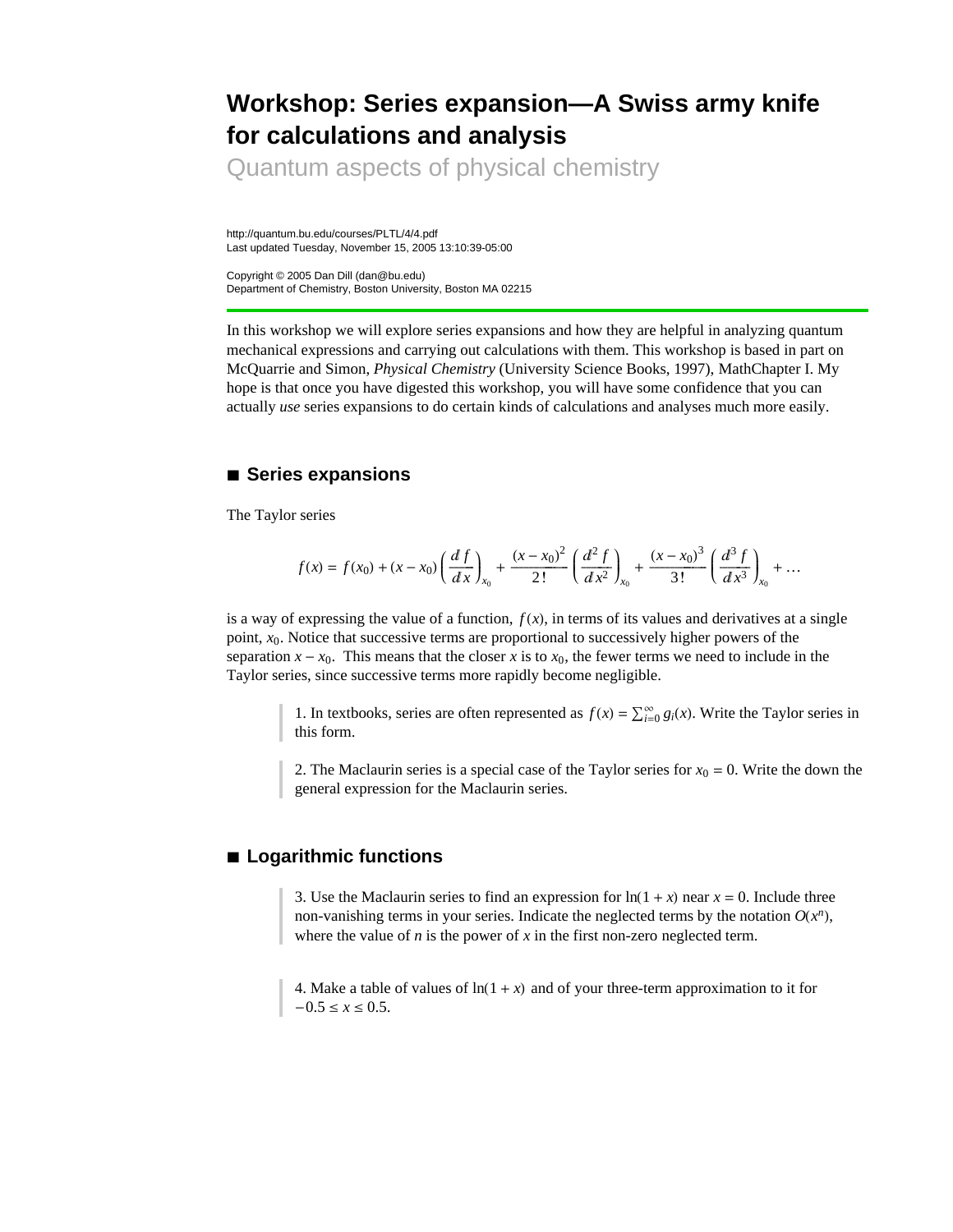5. Make a sketch of the two functions for  $-0.5 \le x \le 0.5$  and account for any differences.

## **à Trigonometric functions**

6. Use the Maclaurin series to find an expression for  $sin(x)$  near  $x = 0$ . Include two non-vanishing terms in your series. Indicate the neglected terms by the notation  $O(x^n)$ , where the value of  $n$  is the power of  $x$  in the first non-zero neglected term.

7. Make a table of values of  $sin(x)$  and of your two-term approximation to it for  $0 \le x \le \pi$ radian.

8. Make a sketch of the two functions for  $0 \le x \le \pi$  and account for any differences.

9. Use the Maclaurin series to find an expression for  $cos(x)$  near  $x = 0$ . Include two non-vanishing terms in your series. Indicate the neglected terms by the notation  $O(x^n)$ , where the value of  $n$  is the power of  $x$  in the first non-zero neglected term.

10. Make a table of values of  $cos(x)$  and of your two-term approximation to it for  $0 \le x \le \pi$ radian.

11. Make a sketch of the two functions for  $0 \le x \le \pi$  and account for any differences.

12. Account for any differences in accuracy of the two-expansions to  $sin(x)$  and  $cos(x)$ over the range  $0 \le x \le \pi$ .

## **à Exponential functions**

13. Use the Maclaurin series to find an expression for  $e^x$  near  $x = 0$ . Include four non-vanishing terms in your series. Indicate the neglected terms by the notation  $O(x^n)$ , where the value of  $n$  is the power of  $x$  in the first non-zero neglected term.

14. Make a table of values of  $e^x$  and of your four-term approximation to it for  $0 \le x \le 2$ .

15. Make a sketch of the two functions for  $0 \le x \le 2$  and account for any differences.

16. Use the Maclaurin series to find an expression for  $e^{ix}$  near  $x = 0$ . Include four non-vanishing terms in your series. Indicate the neglected terms by the notation  $O(x^n)$ , where the value of *n* is the power of *x* in the first non-zero neglected term.

17. The Euler relation is

 $e^{ix} = \cos(x) + i \sin(x)$ .

Use your expansions for  $cos(x)$  and  $sin(x)$  to see whether or not this relation holds for small *x*. Account for any discrepancy.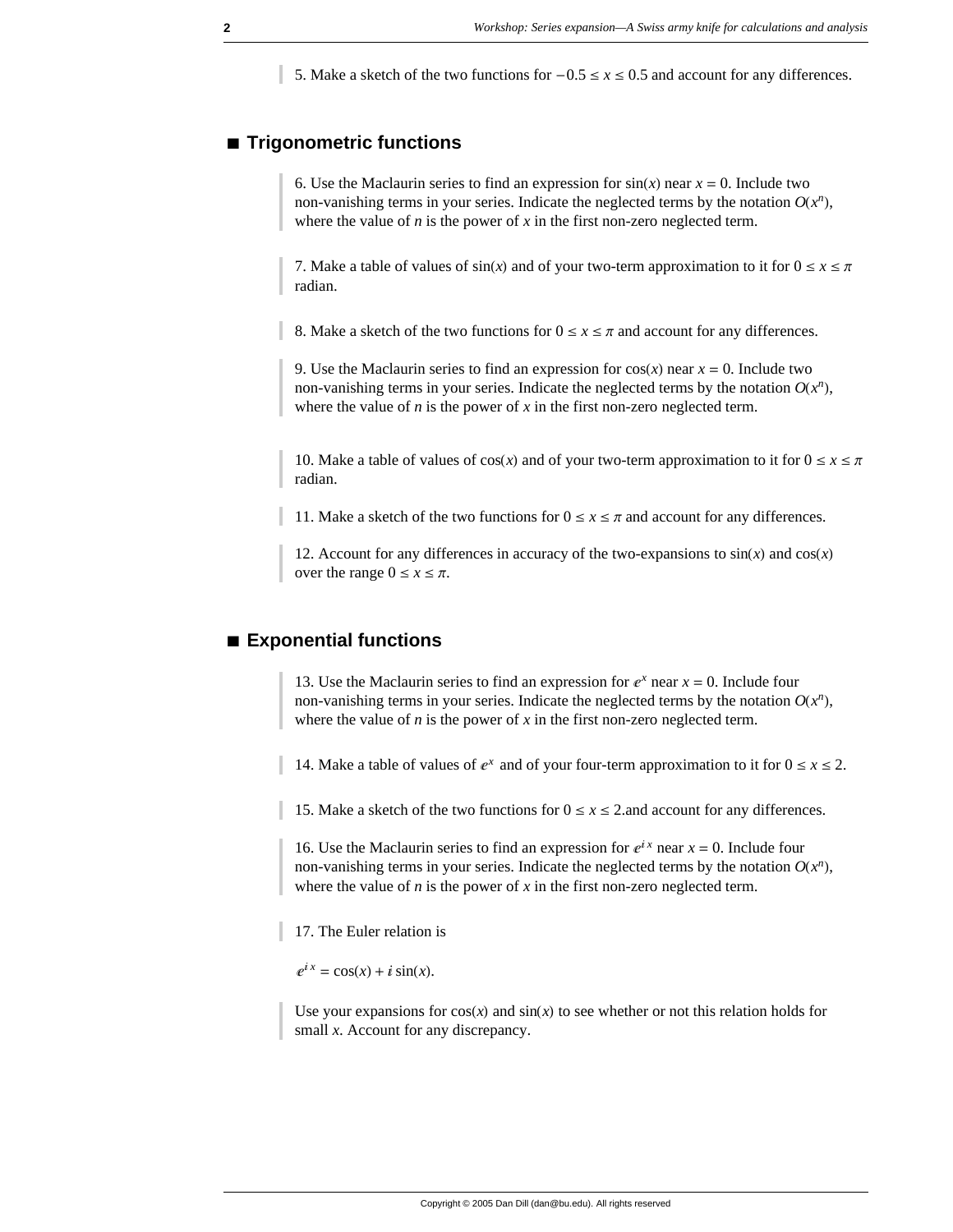#### ■ Using series expansions to evaluate limits

Series expansions are helpful in determining the limit of a ratios when numerator and denominator both go to zero.

18.. Obtain an approximate expression for the ratio

$$
\frac{\ln(1+x)-x}{x^2}
$$

by doing a series expansion of the numerator and keeping the lowest two terms.

19. Obtain the limit

$$
L = \lim_{x \to 0} \frac{\ln(1+x) - x}{x^2}
$$

by evaluating your approximate expression for the ratio at  $x = 0$ .

#### **à Using series expansion to approximate integrals**

The exact values of the integral

$$
I = \int_0^a x^2 e^{-x} \cos^2 x \, dx
$$

for *a* = 0.1, 0.2 and 0.3 are

| integral |
|----------|
| 0.000307 |
| 0.00224  |
| 0.00683  |
|          |

20. Obtain an approximate expression for the integrand,  $x^2 e^{-x} \cos^2 x$ , by doing a series expansion of the integrand and keeping lowest two terms

21. Integrate your expansion from  $x = 0$  to  $x = a$ .

22. Test your approximation to the integral by comparing its values for  $a = 0.1$ , 0.2 and 0.3 to the exact values given above.

#### **à Using series expansions to simplify expressions**

One of the most powerful uses of series expansions is to simplify an expression by taking advantage of the constraints of the physical situation to which it applies. Here is an example.

To normalize unbound wave functions, special methods need to be used, since unbound wave functions extend to infinite distance (that's why we called them unbound). The problem is that the upper limit on the normalization integral extends to infinity, while the wave function oscillates about zero, and so it is not clear how to determine the numerical value of the integral.